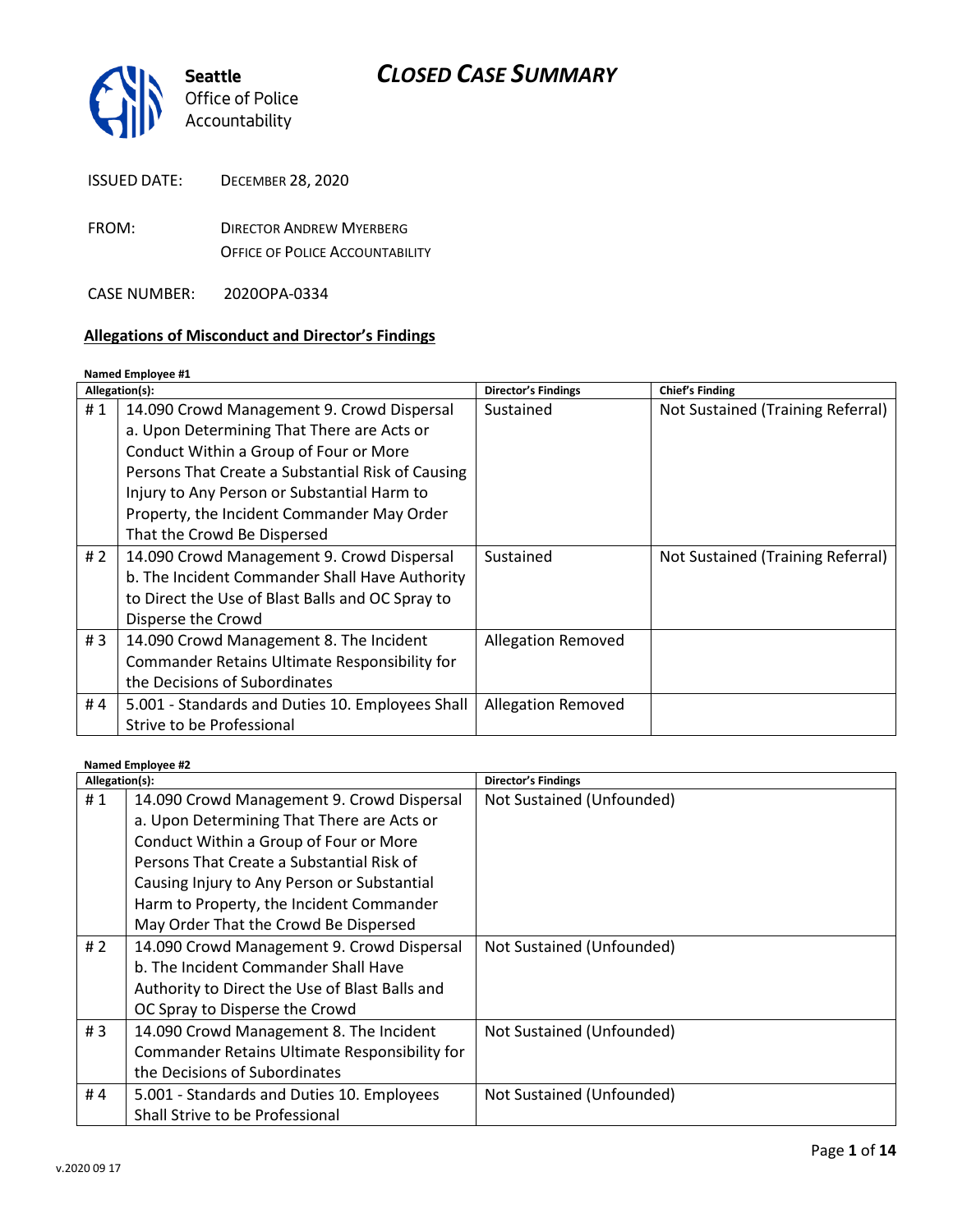

OPA CASE NUMBER: 2020OPA-0334

| <b>Named Employee #3</b> |                                                                                            |                            |
|--------------------------|--------------------------------------------------------------------------------------------|----------------------------|
| Allegation(s):           |                                                                                            | <b>Director's Findings</b> |
| #1                       | 8.100 - De-Escalation 1. When Safe under the<br>Totality of the Circumstances and Time and | Not Sustained (Unfounded)  |
|                          | Circumstances Permit, Officers Shall Use De-                                               |                            |
|                          | Escalation Tactics in Order to Reduce the Need                                             |                            |
|                          | for Force                                                                                  |                            |
| # $2$                    | 5.001 - Standards and Duties 10. Employees                                                 | Not Sustained (Unfounded)  |
|                          | Shall Strive to be Professional                                                            |                            |
| #3                       | 5.001 - Standards and Duties 6. Employees May                                              | Not Sustained (Unfounded)  |
|                          | Use Discretion                                                                             |                            |

| Named Employee #4 |                                                   |                              |  |
|-------------------|---------------------------------------------------|------------------------------|--|
| Allegation(s):    |                                                   | <b>Director's Findings</b>   |  |
| #1                | 14.090 - Crowd Management 10. Officers May        | Not Sustained (Inconclusive) |  |
|                   | Make Individual Decisions to Deploy OC Spray,     |                              |  |
|                   | and Blast Balls Consistent with Title 8 - Use-of- |                              |  |
|                   | Force a & b                                       |                              |  |

### **EXECUTIVE SUMMARY:**

OPA received numerous complaints regarding SPD's decision to disperse a crowd of protesters near the intersection of 11th Avenue and Pine Street on June 1, 2020, using blast balls, CS gas, and OC spray. The complaints generally alleged that SPD, and not the protesters, escalated the situation without provocation. In particular, one Complainant alleged that the Named Employees violated her rights by attempting to confiscate her umbrella, leading to her exposure to OC spray. Another Complainant alleged that he was injured by a blast ball while peacefully protesting.

#### **ADMINISTRATIVE NOTE:**

This case has two different 180-day deadlines as it involves officers belonging to different bargaining units. The 180 day deadline for Named Employee #1 and Named Employee #2, who are both members of the Seattle Police Management Association, is January 11, 2021. The 180-day deadline for Named Employee #3, who is a member of the Seattle Police Officers' Guild, is December 28, 2020. The investigation against the unknown SPD employee – Named Employee #4 – is not governed by a 180-day deadline.

#### **SUMMARY OF INVESTIGATION:**

This case arises out of the demonstrations that occurred within Seattle and across the nation in the wake of the killing of George Floyd by a Minneapolis Police Officer. These protests were unprecedented in scope and were directed at law enforcement. While most demonstrators protested peacefully, some demonstrations, especially during the early days of the protests and during nighttime hours, devolved into violence, property destruction, and looting.

The specific incident at issue occurred on June 1, 2020, the fourth full day of protests. On that date, a group of demonstrators, who had gathered initially in the Westlake area, marched up Pine Street to the East Precinct. Once there, they amassed in front of a police fence line. The line was made up initially of connected segments of metal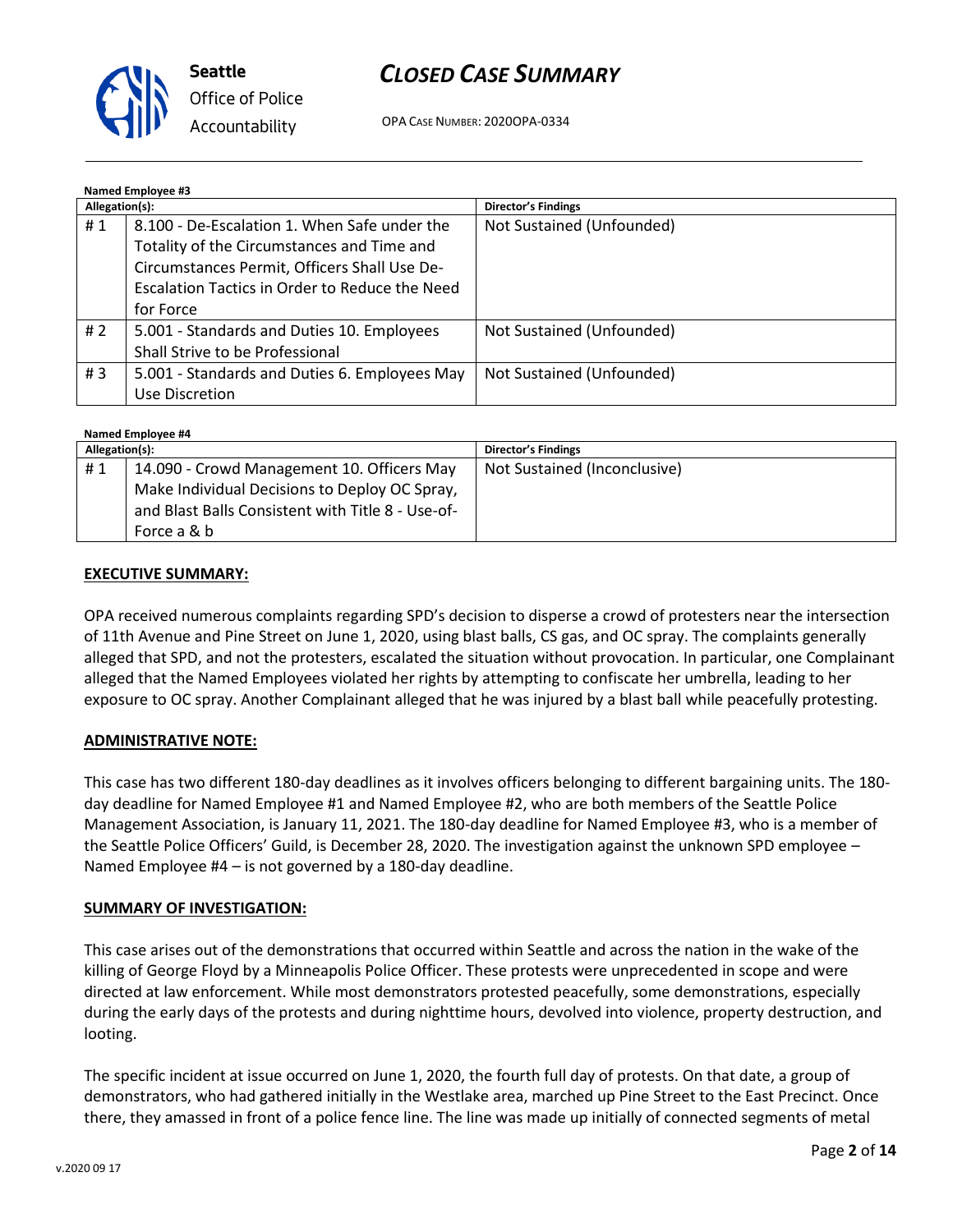OPA CASE NUMBER: 2020OPA-0334

fencing backed by bicycle officers. The crowd remained static in that area for some time and grew in size significantly. Ultimately, around 9:00 PM, the decision was made to reinforce the line with officers wearing gas masks and equipped with less-lethal crowd control tools.

Video of the incident showed that, shortly after this occurred, demonstrators began opening up umbrellas. This included one demonstrator – referred to here as Complainant #1 – who possessed a pink umbrella. Officers on the line facing Complainant #1 made the decision to seize Complainant #1's umbrella. When they did so, Complainant #1 and another member of the crowd attempted to resist the seizure, causing officers on the line to deploy OC spray. This crowd subsequently escalated to the point that a Lieutenant, Named Employee #1 (NE#1), made the decision to disperse the crowd using blast balls and CS gas.

## **A. Narrative of Incident**

OPA's assessment of the incident is based on multiple sources, including Body Worn Video (BWV), third-party video, SPD demonstration logs, and interviews. In order to provide clarity, OPA synthesized these sources to create a narrative of the incident. To the extent that there is disagreement about what occurred as well as background information, OPA presents those disagreements in sections below.

On June 1, at approximately 9:00 PM, a large crowd had gathered at the police barricade on 11th Avenue and Pike, near the East Precinct. At the time, the crowd did not appear to be engaged in violence, and neither third-party video nor BWV showed individuals throwing projectiles. Video of the incident showed that people in the crowd began to chant "let us walk," a chant that was taken up by a large segment of the crowd and which seemed to indicate a desire to pass the police barricade and march toward or past the East Precinct.

The crowd was pressed up against the metal barricades, and SPD radio logs reflect that at around 9:04 PM officers on the line reported that individuals were pushing on the barricades. This caused the metal fence line to become bent and concave in places where members of the crowd pushed it. At that time, NE#1 was in tactical command of the police line. According to Department records and interviews, NE#1 was coordinating with Named Employee #2 (NE#2), the Captain assigned to the East Precinct and tasked with physically defending the precinct. However, NE#2 was not at that time giving orders to officers. At 9:04 PM, NE#1 directed officers to hold their position and authorized the use of OC spray in the event that individuals tried to break through the line, but video did not show that OC spray was deployed at that time.

At 9:06, SPD radio, as well as third-party footage, confirmed that at least one bottle was thrown at the line. This appeared to be an isolated incident. However, based on what appeared to be increasing tensions between the crowd and officers, NE#1 directed officers on the line to "mask up" and stated that demonstrators were "not allowed to push again." During this time, it appeared that the decision was made to switch bicycle officers with SWAT team and other officers equipped with gas masks and batons. Moments later, the gas-mask equipped SPD officers moved forward and "tapped out" the bike officers. These officers were equipped with batons and took up station behind the metal fence line. Shortly after this switch was made, many individuals on the front of the line, including Complainant #1, raised umbrellas, while other members of the crowd began shouting at officers and grabbing onto the metal fence line, causing it to become further bent and distorted. At 9:09, NE#1 advised over radio that there were "many in group with umbrellas."

Page **3** of **14**



**Seattle** *Office of Police Accountability*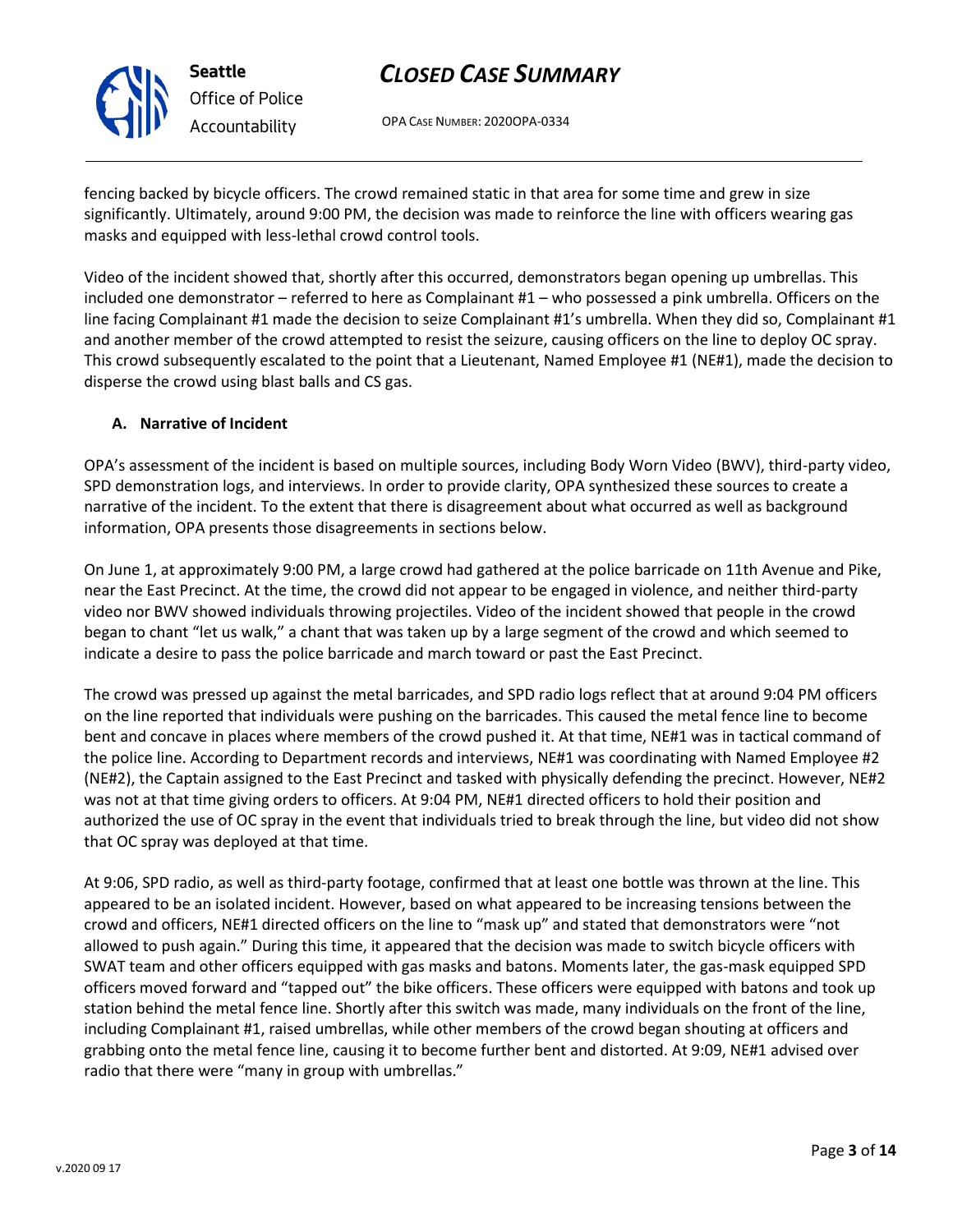OPA CASE NUMBER: 2020OPA-0334

Complainant #1 could be seen in the video holding the umbrella with its top pointed toward officers. Footage from the third-party video showed that the umbrella extended past the metal fence line and came within inches of the officers standing behind it. One officer appeared to use his baton to push the umbrella back over the metal fence line, but Complainant #1 extended it again, as did other individuals with umbrellas. Footage from above showed the crowd and the police line as well. In that footage, the metal fence separating the crowd and officers had clearly become uneven, and some individuals could be seen reaching across the line. Of the umbrellas present on the line, only Complainant #1's umbrella was consistently on the other side of the metal fencing; however, it did not appear to be in direct contact with officers.

Named Employee #3 (NE#3), a Sergeant, was present on the line as a supervisor. NE#3 was recorded on BWV telling nearby officers that if Complainant #1's umbrella came over the line again, "you grab it and pull it this way." One of the officers on the line pushed the umbrella back toward Complainant #1, who then pushed it back toward officers. That officer grabbed the umbrella. Complainant #1 attempted to pull it back, and the third-party video showed another individual (dressed in a blue shirt) grab at the umbrella as well. Another officer on the line deployed OC spray at Complainant #1 and the blue-shirted individual. Members of the crowd lowered their umbrellas as a group and officers began deploying OC across the line, including further down.

At 9:10 PM, NE#1 gave the directive: "Per IC [Incident Commander] deploy blast balls and CS. SWAT go ahead and deploy CS, and blast balls." In OPA's assessment, this was the directive to officers to disperse the crowd. On the line, officers began to throw blast balls. Many on the front line had already begun to move back after being exposed to OC, but there was still contact between demonstrators and officers up and down the line at this time and the crowd had not fully dispersed. Officers continued to deploy blast balls and CS canisters until the crowd fully dispersed. At 9:11 PM, NE#1 stated on the incident log that the crowd was dispersed.

## **B. Third-Party Video**

OPA analyzed a video taken by a journalist in the crowd and livestreamed to Facebook. The video included several minutes of footage in the leadup to the incident, during which the journalist circulated in the crowd and spoke to individuals. For the most part, the crowd appeared to be agitated but not openly violent, and the video did not depict any acts of violence like throwing objects.

The journalist talked to members of the crowd, including one who said that he had been told by people closer to the front of the line that they intended to push past the "gate," or metal fence line. The individual was trying to discourage people from escalating. This portion of the video appeared to coincide with initial pushes on the line, which the journalist's feed did not record as he was further back. At one point, the crowd chanted audibly "let us walk," and the journalist identified an isolated bottle being thrown. This was potentially the bottle identified at 9:06 PM on the SPD protest log. The journalist noticed SPD reinforcements arriving and he began making his way up to right front of the line.

When the journalist reached the line, he pointed out to viewers that bicycle officers were still manning the line. He expressed his view that, as long as the bicycle officers remained in front rather than the officers with gas masks, the posture of the incident was "stable." At this point, the journalist was standing against the metal fencing, and noted that officers with gas masks appeared to be assembling behind the bicycle line. He said that if bicycle officers got "tapped out" then "we need to be concerned." While the crowd was agitated, the journalist's stream did not capture any direct violence.



**Seattle**

*Office of Police*

*Accountability*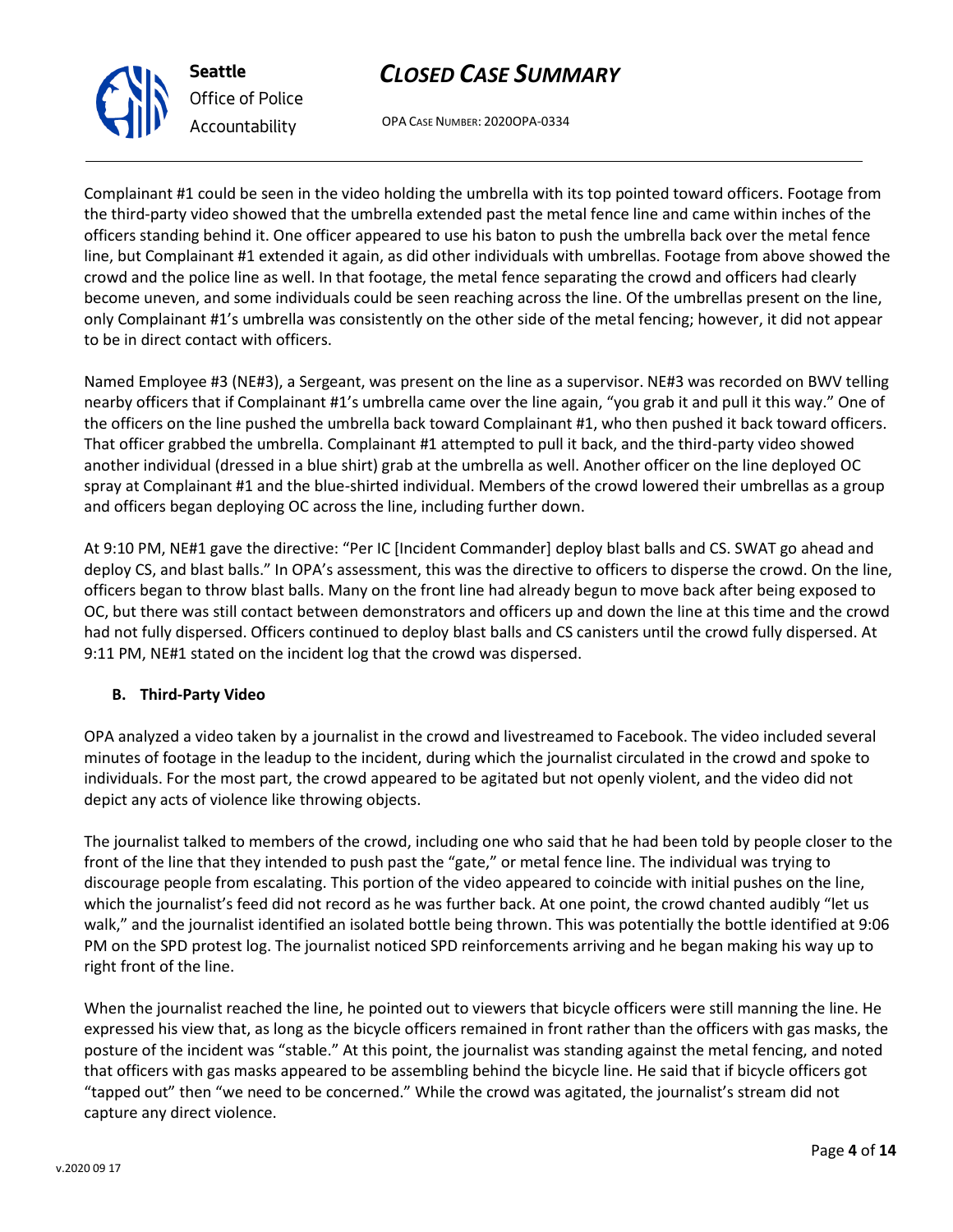OPA CASE NUMBER: 2020OPA-0334

Moments later, the gas mask equipped SPD officers moved forward and "tapped out" the bike officers. These officers were equipped with batons and took up station behind the metal fence line. The journalist noted this on video and said: "what we can expect next is tear gas." The crowd responded to the change in personnel and began shouting and grabbing the metal fencing. Officers also grabbed the metal fencing to hold it in position. Certain individuals in the front rank of the crowd, including one of the Complainants, opened umbrellas.

When officers seized the umbrella, the journalist's video showed that at least one officer further down the line began deploying OC spray at the crowd while people in the crowd began grabbing at and climbing over the metal barriers. Ultimately, the OC deployments caused most people in the crowd to fall back from the line. There was no warning broadcast to the crowd. The journalist's video showed several people with umbrellas and shields rushing forward attempting to block the OC spray or otherwise interfere with officers' efforts to push the crowd back. Ultimately, the deployment of blast balls and CS gas caused the crowd to fall back from the line.

## **C. New York Times Analysis**

**Seattle**

*Office of Police Accountability*

The New York Times published an op-ed by a former police chief that analyzed the third-party video as well as other images from the incident. The op-ed covered approximately 60 seconds of video beginning with the switch from bicycle officers to officers wearing gas masks and ending with the dispersal of the crowd. In that analysis, the author stated his belief that the decision to deploy officers wearing gas masks "can send a message that the police expect to use force." He stated that the protesters raised umbrellas in response to the deployment of masked officers to shield themselves from pepper spray. With respect to Complainant #1's pink umbrella, the writer pointed out that an officer batted it away after it had been "opened near his face." He noted that "[b]locking line of sight intentionally or not—can alarm officers [and] lead to an eruption."

The writer stated that, after the officer grabbed the umbrella, other officers nearby "quickly blast the area with pepper spray." He opined that officers may have "misread the skirmish as a sign that protesters were turning violent" or may have used it "as a reason" to break up the crowd. Generally, the author's assessment was that protesters were generally peaceful, and the OC spray was not reasonable. He further stated that officers used OC spray "indiscriminately" and concluded that, once officers saw the initial use of OC, they became committed to a "logic of escalation," whereby they now had cause to disperse a crowd that had been escalated to violence by their own actions.

## **D. Specific Complaints**

Complainant #1, the owner of the pink umbrella, filed one of several complaints associated with this incident. In her complaint, she stated that she was "peacefully protesting" and used the umbrella as a "shield from the chemicals" she expected to encounter based off prior protest experiences. She stated that the video taken by the journalist showed she had "no protective gear," which she stated was evidence of peaceful intent. She stated that the officers' use of protective gear was escalatory in the situation because it "incites panic in civilians."

A second complaint was filed by Complainant #2. Complainant #2 stated that he attended the June 1 protest and that "when the cops threw flash-bangs, I was injured." He attached a Reddit post he made in which he stated that: "[c]ops nailed me with a flash-bang yesterday when I walked up to them asking that they put down their weapons." When contacted by OPA, Complainant #2 stated that his complaint was about how SPD handled the demonstration

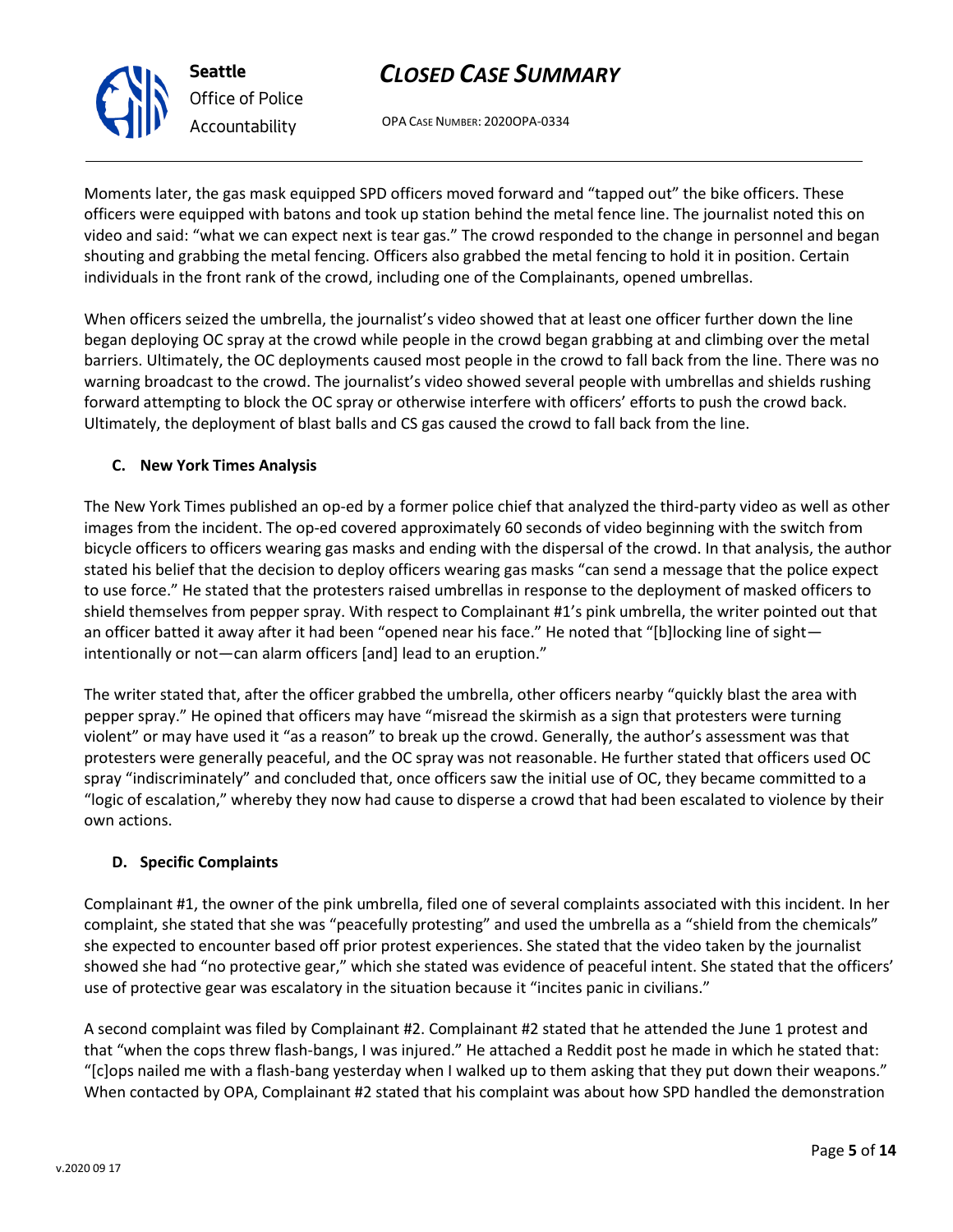

OPA CASE NUMBER: 2020OPA-0334

in general. Consequently, Complainant #2's complaint was combined with this one and assessed as part of the overall decision to use force.

## **E. Witness Employee Interviews**

OPA conducted interviews with several employees who were involved in the planning or oversight of crowd control operations on June 1. In doing so, OPA found that operational command of the June 1 incident differed in several respects from what was written on the Incident Action Plan (IAP). First, the IAP for June 1 listed an Assistant Chief of Patrol Operations as the citywide Incident Commander (IC) responsible for overseeing all demonstrations that day in the City and directing SPD resources appropriately. However, that individual was not in fact the IC for June 1. Rather, a different Assistant Chief, Witness Officer #1 (WO#1), was the citywide IC that day. Second, the IAP designated an "Operations Chief." This officer, the Captain commanding the West Precinct, was tasked with overseeing demonstration activity and coordinating resources to respond to particular incidents. When interviewed by OPA, the West Precinct Captain stated that he was not in command of operations at the East Precinct although he was in transit to there at the time of the dispersal.

WO#1 stated that, as citywide Incident Commander, he was not making tactical decisions about how to manage the East Precinct crowd although he was in communication with NE#2 and was monitoring the incident from the West Precinct. WO#1 stated that he did not give the order to disperse the crowd. He stated that, while he deferred to the assessments of leaders on the ground, his impression based on reports was that the majority of the crowd at 11th and Pine was not intent on causing destruction, but that elements within it likely sought confrontation with the police. He said that there appeared to be some "practiced Black Bloc" (anarchist) elements in the crowd as well as other people who were there primarily to express their views peacefully. However, in his experience, crowds are dynamic in nature and individual actors or small groups can sometimes escalate groups within the crowd.

WO#1 also stated that, as citywide IC, he was aware of intelligence that some individuals or groups sought to damage SPD property and the East Precinct in particular. This concern appeared to be motivated by the similar destruction of the Minneapolis Third Precinct building several days before. That incident was heavily publicized in the news and on social media. WO#1 stated that reports from Washington State Patrol as well as federal partner agencies conveyed this concern. It also appeared to be a widely held concern among SPD command staff independently of these reports, to the point where the then-Chief of Police reinforced the importance of protecting SPD facilities to him. WO#1was not aware of what, if anything, was done to verify this intelligence but stated that he relied on it as part of his decision making.

## **F. Named Employee Interviews**

OPA determined, based on interviews with several SPD employees including those named in this investigation, that NE#1 gave the order to disperse the crowd. NE#1 was interviewed by OPA and, in his interview, confirmed that he gave the order. While NE#2, the East Precinct captain, was senior to him in rank, NE#2 had just returned from extended military leave and deferred to NE#1, who had been involved in SPD's planning as well as prior demonstrations.

NE#1 stated that, by 9:04 PM, the crowd had been steadily encroaching on the police line and becoming more confrontational. NE#1 noted that the crowd was shouting, and recordings confirmed the crowd chanting "let us walk." NE#1 also noted the presence of umbrellas, which he said could be used to obscure officers' vision and hide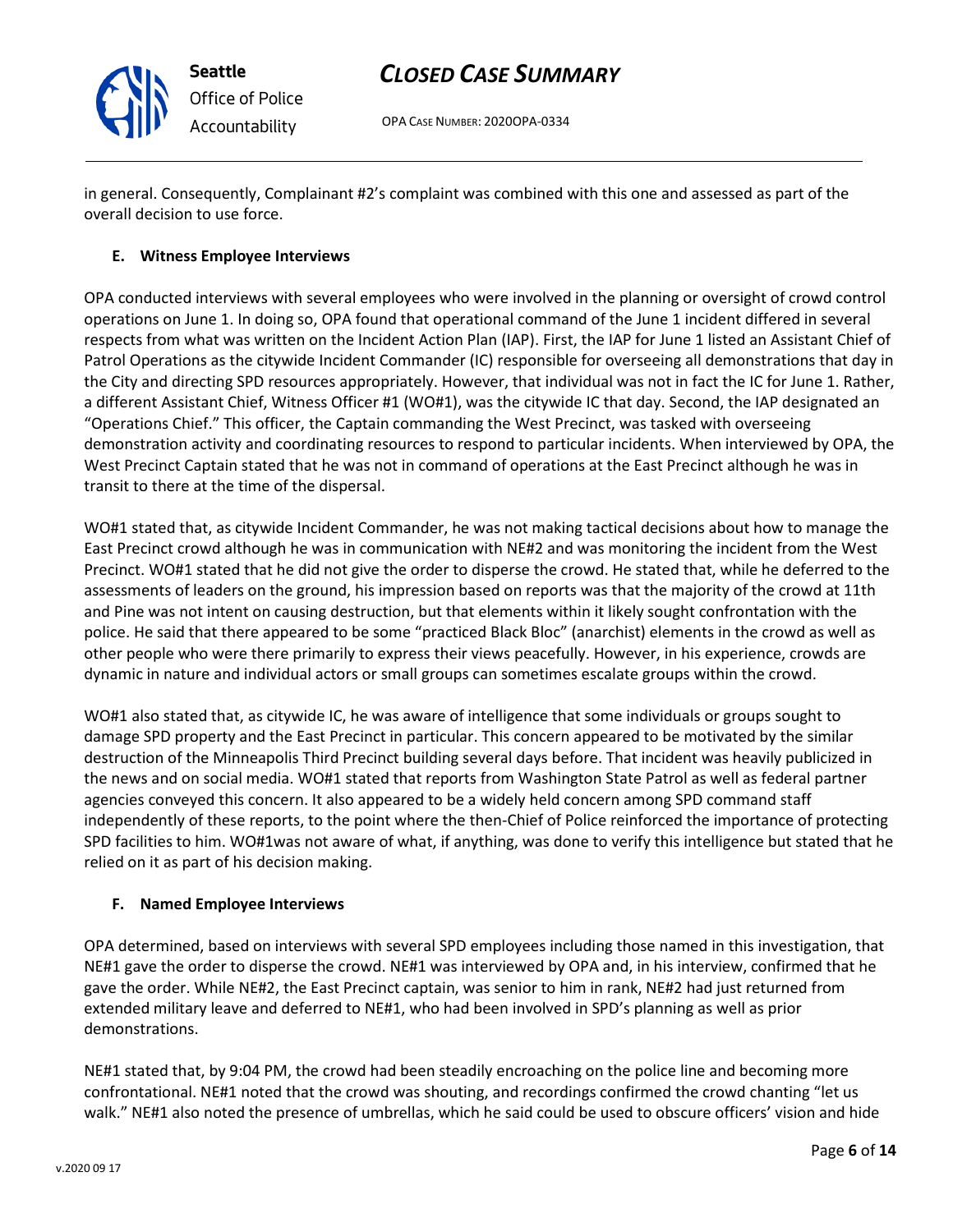

**Seattle** *Office of Police Accountability*

# *CLOSED CASE SUMMARY*

OPA CASE NUMBER: 2020OPA-0334

illegal conduct like assaults and breaches of the fence. NE#1 specifically noted the pink/purple umbrella, which was over the metal fence while others were not.

NE#1 said that the umbrella was evidence of "coordinated conduct" and recalled a conversation with the West Precinct Captain about the use of umbrellas at other protests as a "go-to tactic" of individuals seeking confrontation. NE#1 said that, while he could not assess Complainant #1's motives with the pink/purple umbrella, he said that many individuals in protest lines were aware of the potential for confrontation with officers and that the collective use of umbrellas could conceal interference with barricades, defeat less-lethal enforcement like OC spray, and otherwise increase the threat a group of protesters posed to officers. NE#1 did not direct officers to seize the umbrella or use OC spray, but he stated that he did not believe doing so violated policy. NE#1 recalled, consistent with BWV and other recordings, that immediately after officers used OC spray the crowd became significantly more escalated and began throwing projectiles. He also stated that individuals tried to climb over the fence line and that this led him to authorize blast balls and CS gas to disperse the crowd.

In response to questions about whether non-violent demonstrators were affected by the dispersal, NE#1 said that he believed the "majority" of the crowd intended to confront officers and that it was a coordinated effort on the part of people attending the demonstration. NE#1 pointed to intelligence obtained by SPD, as well as the rapid deployment of umbrellas across the front line of the crowd, as evidence that significant elements of the crowd planned a confrontation. NE#1 was aware of and concerned about efforts to burn down the East Precinct, based on the intelligence reports.

OPA interviewed NE#2 as well. NE#2 confirmed that, while he was present for the incident and in command of the protection of the East Precinct, he consulted with NE#1 regarding management of the demonstration crowd. Earlier in the day, NE#2 had spoken to the crowd to attempt de-escalation and, based on this conversation, felt that while the crowd was "as large as [he] had ever seen it," the crowd was "reasonably calm and peaceful." However, after some time, he noticed a different group of individuals moving to the front of the crowd who were more confrontational. He stated that officers on the line began to take "a few bottles" as incoming projectiles. During this time, he consulted with NE#1, who asked for the line to be reinforced. He recalled being concerned that the crowd would attempt to burn the East Precinct if it broke through the line. It was around this time that individuals in the crowd began pushing on the line. NE#2 recalled a shift in the crowd's "tone," which approximately coincided with the deployment of gas-masked officers to replace the bicycle officers on the line.

When asked, NE#2 stated that the deployment of gas-masked officers was not done because he or NE#1 had already decided to use force. Rather, it was a response to what he and NE#1 perceived as increasing tensions and attempts to push past the metal fencing. While NE#2 stated that he did not believe more than a few hundred out of the "thousands" present wanted to instigate violence, he stated that it was not uncommon for actors with bad intentions to mix with peaceful demonstrators and attempt to excite them into violence. NE#2 stated that the anonymity afforded by a large crowd meant that some individuals who intended to protest peacefully could perceive license to act more violently when in the presence of people instigating conflicts.

NE#2 stated that he wanted to give a "good, clear dispersal order" prior to dispersing the crowd, and did not want to give that order to the crowd without "clear and convincing violence" to avoid escalating the crowd. Despite the tonal shift, that had not occurred. At the time, there was also no SPD vehicle equipped with a PA system near the line. NE#2 stated that he stepped back from the main line to provide an update to the citywide Incident Commander, WO#1. While he was doing so, he observed a "huge disturbance" at the front of the line, which caused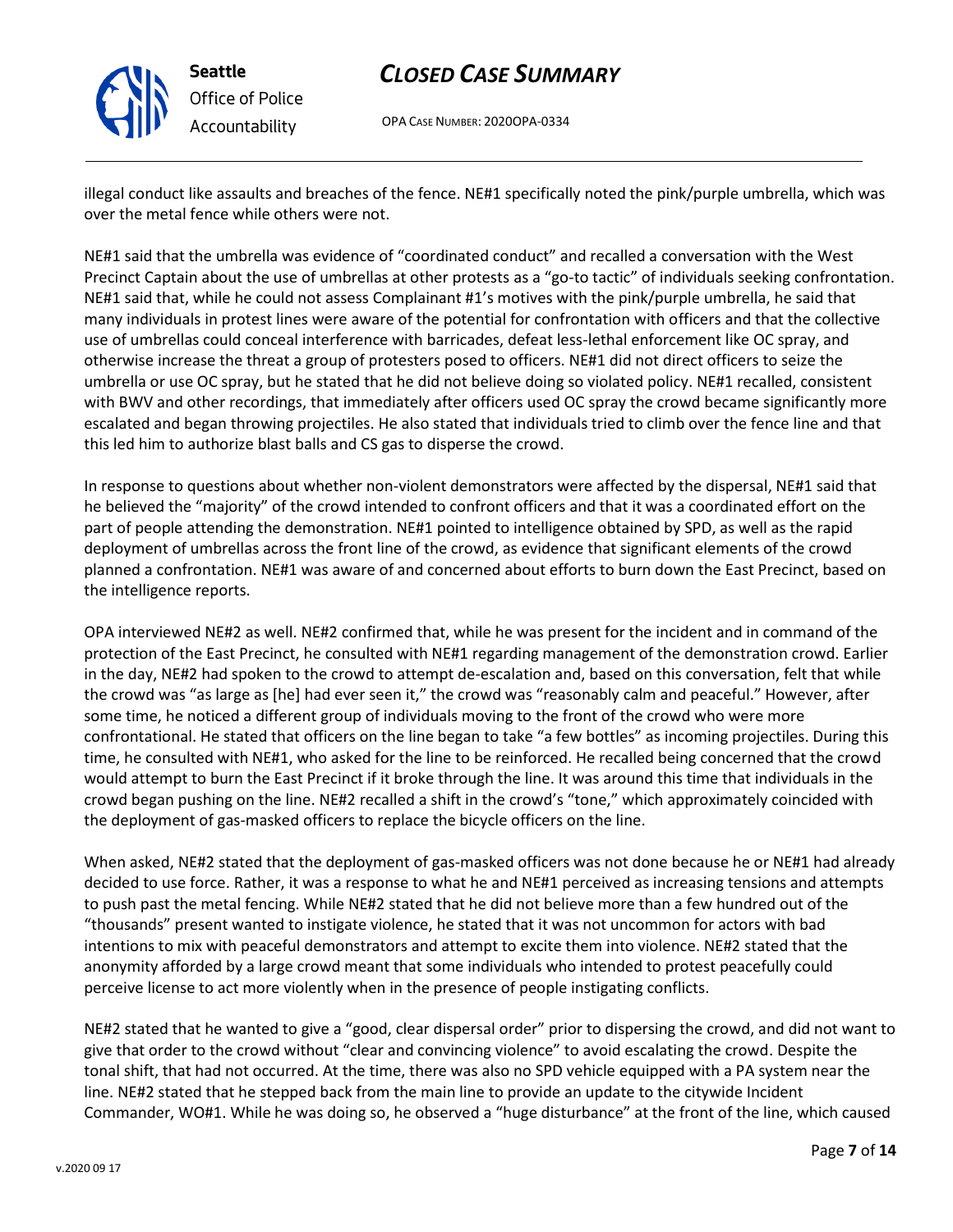

**Seattle** *Office of Police Accountability*

# *CLOSED CASE SUMMARY*

OPA CASE NUMBER: 2020OPA-0334

him to believe that someone must have tried to cross the metal fence. Based on OPA's analysis of the incident, it appeared that the "huge disturbance" was the attempted seizure of the umbrella and the deployment of OC across the line.

NE#2 stated that he did give or participate in the order to disperse the crowd using blast balls or CS gas. However, he also did not believe there was a time when it would have been feasible to give a warning to the crowd. NE#2 said that, prior to the umbrella incident (which he became aware of after viewing video), the crowd had not yet given cause for police to issue a dispersal order and once the police line began using OC, a dispersal order would not have provided any warning to protesters. He stated that the incident went from tense but peaceful to violent in "ten to twenty seconds."

Finally, OPA interviewed NE#3, the Sergeant who issued the order to take Complainant #1's umbrella. NE#3 said that he made the decision to confiscate the umbrella and was not ordered to do so. He stated that he was concerned that the umbrella would jab one of the officers and could conceal attempts to pull down the metal fencing, or other illegal activity, because unlike other umbrellas it was in front of the fencing. NE#3 said that, because Complainant  $#1$ was holding the umbrella at full arms'-length (i.e., approximately four to five feet), he did not believe it would be practical to try to talk to the Complainant directly given the noise, the agitation of the crowd, and the fact that the officers were already formed in a line. NE#3 said that he heard "constant and repetitive" warnings from officers to the crowd saying to "step back, stay back, and don't cross the line" created by the metal fence.

During his interview, NE#3 stated that he did not order any officer to deploy OC. Based on prior protests, NE#3 did not expect the umbrella seizure to provoke the level of crowd response it did, and typically when officers seize umbrellas, they are able to do so quickly with the umbrella either being confiscated or immediately destroyed in the seizure. NE#3 stated that, in his view, the situation was under control at the time the officer seized the umbrella. He stated that he did not believe, based on what he saw, that officers down the line should have deployed OC.

## **ANALYSIS AND CONCLUSIONS:**

## **Named Employee #1 - Allegation #1**

## *14.090 Crowd Management 9. Crowd Dispersal a. Upon Determining That There are Acts or Conduct Within a Group of Four or More Persons That Create a Substantial Risk of Causing Injury to Any Person or Substantial Harm to Property, the Incident Commander May Order That the Crowd Be Dispersed*

SPD Policy 14.090-POL-9(a) states the conditions under which an Incident Commander (IC) may order a crowd to be dispersed. SPD Policy 14.090-POL-9(a). The policy goes on to state that prior to ordering a crowd to be dispersed, the IC: "shall consider whether less restrictive means of crowd management are available. Such means may include strategies such as area denial and/or seeking voluntary compliance." (*Id*.) It goes on to state that the IC must ensure there is a viable avenue of egress to allow the crowd to disperse, and that where feasible, the IC or a designee should issue a dispersal order prior to ordering officers to disperse the crowd. (*Id*.)

At the outset, OPA finds that NE#1 was the Incident Commander at 11th and Pine with respect to this policy because he was the officer in actual command of the line at the time the dispersal order was issued. As such, OPA assesses his decision to disperse the crowd based on whether there were sufficient "acts or conduct" within that crowd to make dispersal of the entire crowd proportional to the "substantial risk" that those acts would cause injury or property destruction.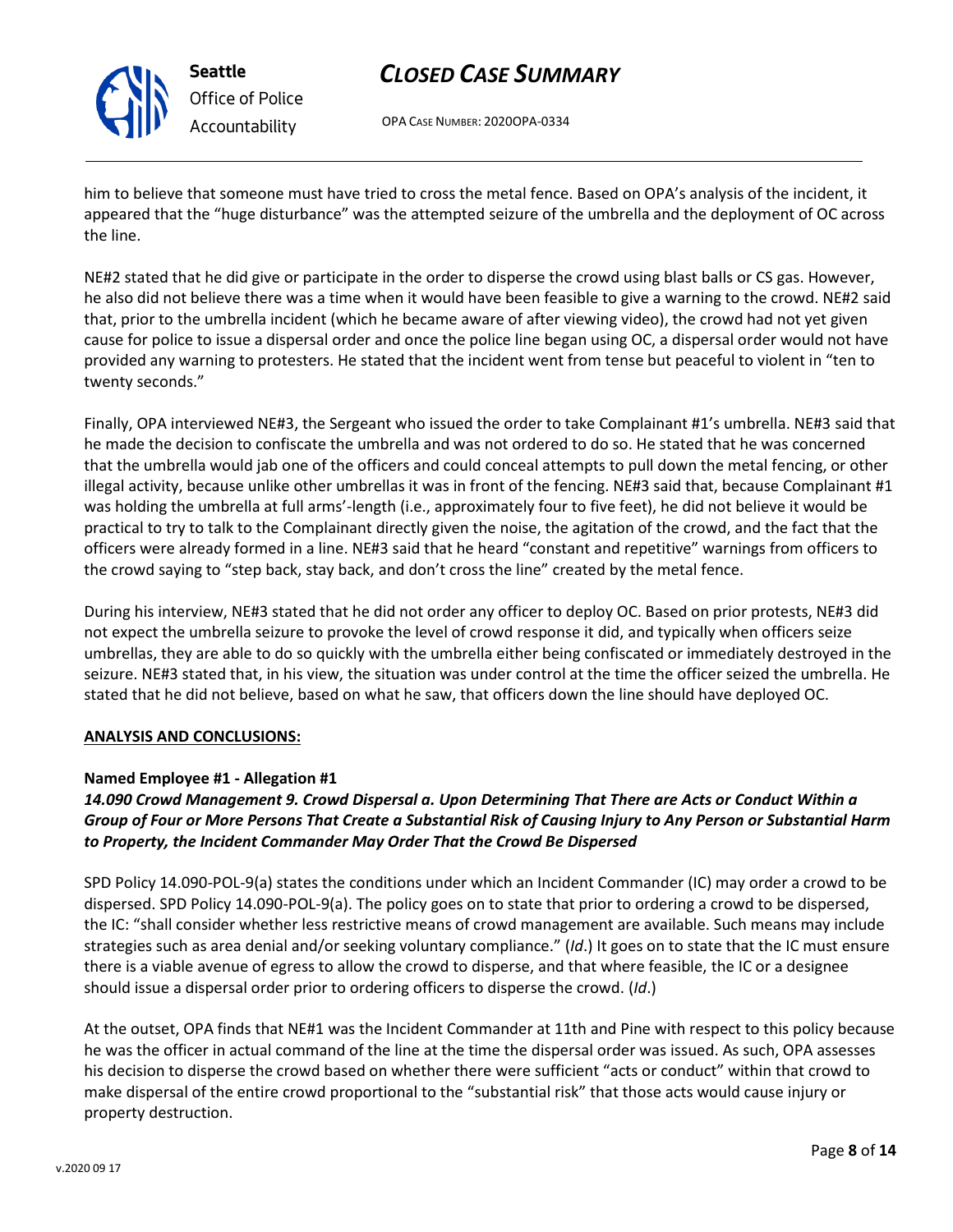

OPA CASE NUMBER: 2020OPA-0334

OPA finds that no such substantial risk existed and, as a result, the decision to disperse the crowd violated this policy. OPA reaches this conclusion for three main reasons.

First, while evidence suggested that individuals within the crowd did seek out conflict with officers, the weight of the evidence shows that the large majority of the crowd was not acting violently at the time the officers deployed OC and, shortly after, blast balls and CS gas. Video from within the crowd, as well as from above, showed that at most, a small group sought to breach the line. While the entire crowd did at points chant "let us walk," they did not make efforts to do so. And, though groups did press on the metal fencing line causing it to become distorted, the bicycle and gas-mask equipped officers were able to prevent breaches from occurring.

Second, OPA does not interpret the presence of umbrellas on the front line as conclusive evidence that this segment of the crowd had a settled plan to confront officers or attempt to breach the line. Rather, OPA finds it equally plausible that demonstrators—some of whom had been exposed to OC on prior days—used umbrellas as an improvised protection tool. That these umbrellas could also interfere with officer awareness and, in some cases, pose a risk to officer safety is not evidence that they were exclusively purposed to do so. Certainly, their presence alone does not justify dispersing the crowd entirely. Rather, OPA believes that where umbrellas were used to obstruct or assault officers, there were more limited responses available rather than using OC spray.

Third, from OPA's review of the totality of the video, there was only clear evidence of one projectile being thrown at officers prior to the dispersal. In this respect, the June 1 demonstration was significantly less dangerous that those that occurred on the days prior and that were dispersed with less-lethal tools. In those earlier protests, there had been significant property damage and violence towards officers. The same active threat level was not present here.

Fourth, and finally, OPA finds that the risk to the East Precinct was speculative rather than substantial. To the extent that intelligence suggested individuals or groups wanted to burn down the precinct on June 1, it appeared to suggest only that. There was no evidence that individuals in the crowd on June 1 actually had a plan or the means to do so. Moreover, during the course of this and other protest-related investigations, OPA has not located and the Department has not produced any tangible documentation of such a threat or of the intelligence relied upon that would have warranted the force used. While property damage indisputably occurred at other SPD facilities prior to June 1, the "substantial risk" standard demands more than mere suspicion that the East Precinct would be burnt down to justify the use of force on thousands of demonstrators.

For these reasons, OPA recommends that this allegation be Sustained.

## Recommended Finding: **Sustained**

#### **Named Employee #1 - Allegation #2**

## *14.090 Crowd Management 9. Crowd Dispersal b. The Incident Commander Shall Have Authority to Direct the Use of Blast Balls and OC Spray to Disperse the Crowd*

SPD Policy 14.090-POL-9(b) states that the Incident Commander (IC) has the authority to direct the use of blast balls and OC spray to disperse a crowd. SPD Policy 14.090-POL-9(b). A lieutenant may authorize the use of blast balls and OC spray where an immediate life safety emergency exists, and there is insufficient time to obtain approval from the IC. (*Id*.) The policy defines a "life safety emergency" as "an unplanned, dynamic situation where immediate police action is necessary to protect the officers' and/or the public's safety." (*Id*.) It goes on to state that when feasible, a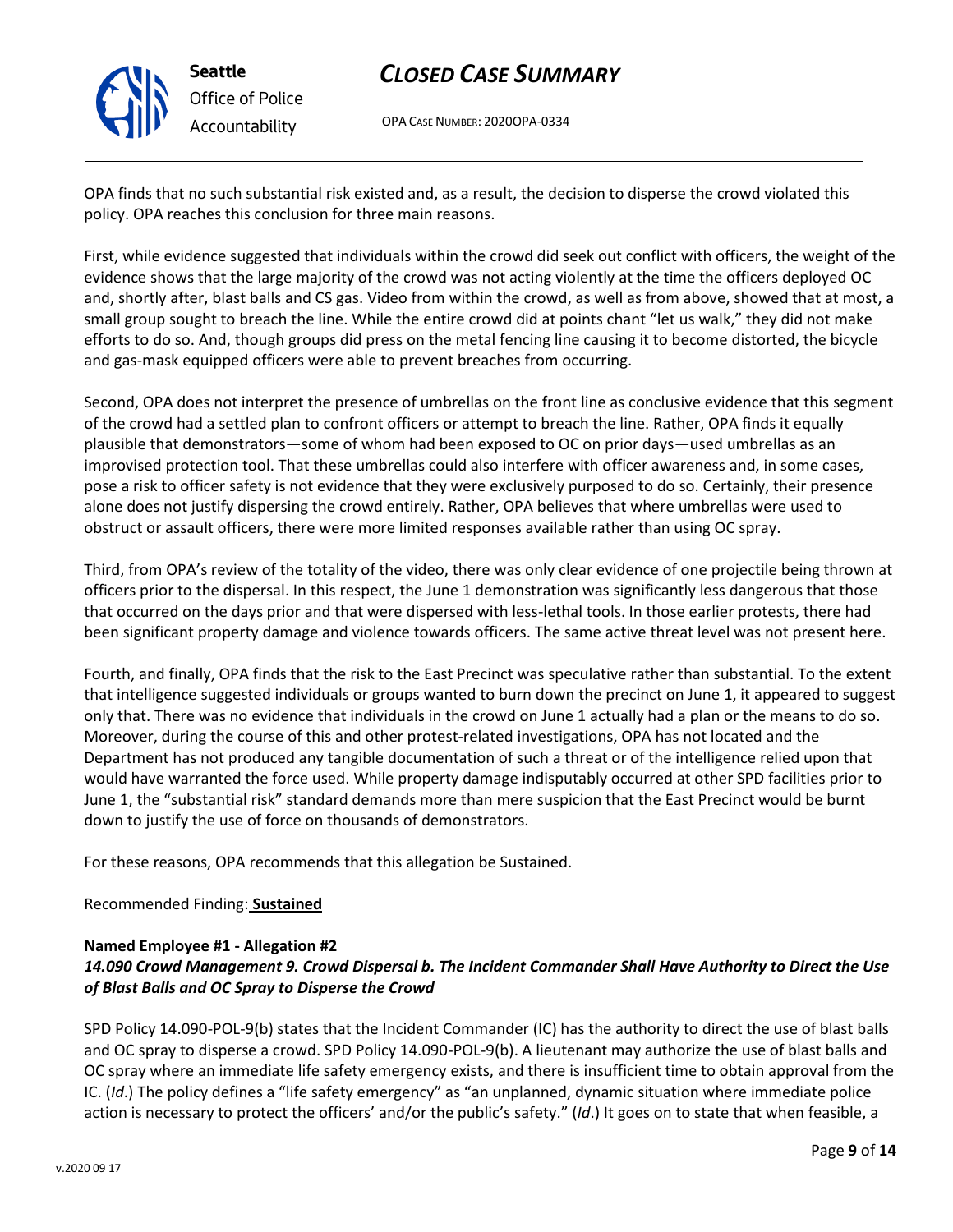

**Seattle** *Office of Police Accountability*

# *CLOSED CASE SUMMARY*

OPA CASE NUMBER: 2020OPA-0334

dispersal order should be given and the crowd afforded sufficient time to disperse prior to the use of blast balls and OC. (*Id*.) Similarly, when feasible, blast balls and OC should not be deployed in the vicinity of people who do not pose a threat to safety or property. (*Id*.) SPD Policy 14.090-POL-8 states that the IC retains ultimate responsibility for the decisions of subordinates.

OPA views this Allegation and Allegation #3, which concerns SPD Policy 14.090-POL-8, to be duplicative of each other and, thus, assesses them together.

As indicated herein, OPA does not find that there was a sufficient basis to disperse the crowd in its entirety and, while doing so, to subject thousands of protestors, the vast majority of whom were not engaging in violence, to blast balls, OC spray, and CS gas. Similarly, applying the terms of SPD Policy 14.090-POL-9(b), OPA finds that NE#1's conduct here was contrary to policy because: there was not a clear life safety emergency present; no formal dispersal order was provided, even though the gas-mask wearing officers advanced to the line in apparent readiness to use chemical agents to disperse the crowd; and less-lethal tools were deployed in the direct vicinity of many individuals who did not pose active threats of harm. Lastly, while line officers are responsible for their individual deployments, ultimately, due to his role and given the protest context, NE#1 bears responsibility for their actions. This is especially the case here as it was a more static situation and the officers appeared to apply force, at least in part, in direct response to NE#1's directions.

For these reasons, OPA recommends that this allegation be Sustained.

## Recommended Finding: **Sustained**

### **Named Employee #1 - Allegation #3** *14.090 Crowd Management 8. The Incident Commander Retains Ultimate Responsibility for the Decisions of Subordinates*

Given that OPA finds this allegation duplicative of Allegation #2, OPA recommends that it be removed.

Recommended Finding: **Allegation Removed**

### **Named Employee #1 - Allegation #4** *5.001 - Standards and Duties 10. Employees Shall Strive to be Professional*

SPD Policy 5.001-POL-10 requires that SPD employees "strive to be professional." The policy further instructs that "employees may not engage in behavior that undermines public trust in the Department, the officer, or other officers" whether on or off duty. (SPD Policy 5.001-POL-10.) The policy further instructs Department employees to "avoid unnecessary escalation of events even if those events do not end in reportable uses of force." (*Id*.)

OPA finds that this allegation is subsumed within the above allegations. (*See* Named Employee #1 – Allegation #1; Named Employee #1 – Allegation #3.) Accordingly, OPA recommends that this allegation be removed.

Recommended Finding: **Allegation Removed**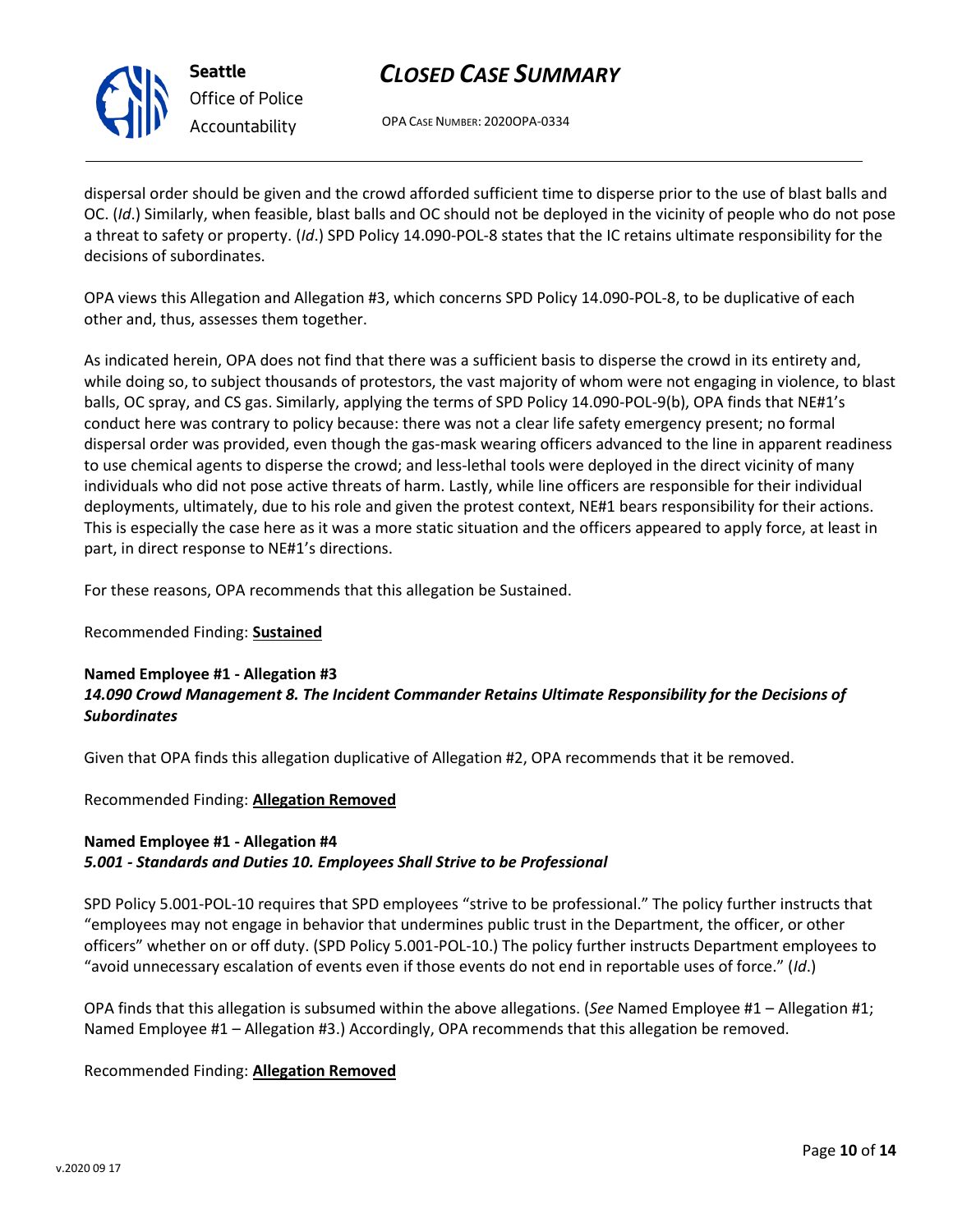

OPA CASE NUMBER: 2020OPA-0334

#### **Named Employee #2 - Allegation #1**

*14.090 Crowd Management 9. Crowd Dispersal a. Upon Determining That There are Acts or Conduct Within a Group of Four or More Persons That Create a Substantial Risk of Causing Injury to Any Person or Substantial Harm to Property, the Incident Commander May Order That the Crowd Be Dispersed*

For the reasons stated above (*see* Named Employee #1 – Allegation #1), OPA recommends that this allegation be Not Sustained – Unfounded as against NE#2.

Recommended Finding: **Not Sustained (Unfounded)**

## **Named Employee #2 - Allegation #2** *14.090 Crowd Management 9. Crowd Dispersal b. The Incident Commander Shall Have Authority to Direct the Use of Blast Balls and OC Spray to Disperse the Crowd*

For the reasons stated above (*see* Named Employee #1 – Allegation #2), OPA recommends that this allegation be Not Sustained – Unfounded as against NE#2.

Recommended Finding: **Not Sustained (Unfounded)**

### **Named Employee #2 - Allegation #3** *14.090 Crowd Management 8. The Incident Commander Retains Ultimate Responsibility for the Decisions of Subordinates*

OPA finds that NE#2 was not the Incident Commander with respect to the decision to disperse the crowd or other directives given to the police line on June 1.

While NE#2 consulted with NE#1 and communicated with the citywide Incident Commander – WO#1, NE#2 did not give specific orders and was not NE#1's supervisor. While NE#2 did express his desire to give dispersal orders prior to dispersing the crowd, he expressly left such decisions to NE#1, who in his assessment had better situational awareness than he did given his recent return from military leave.

As such, OPA recommends that this allegation be Not Sustained – Unfounded as against NE#2.

Recommended Finding: **Not Sustained (Unfounded)**

### **Named Employee #2 - Allegation #4** *5.001 - Standards and Duties 10. Employees Shall Strive to be Professional*

For the reasons stated above (*see* Named Employee #1 – Allegation #1), OPA recommends that this allegation be Not Sustained – Unfounded as against NE#2.

Recommended Finding: **Not Sustained (Unfounded)**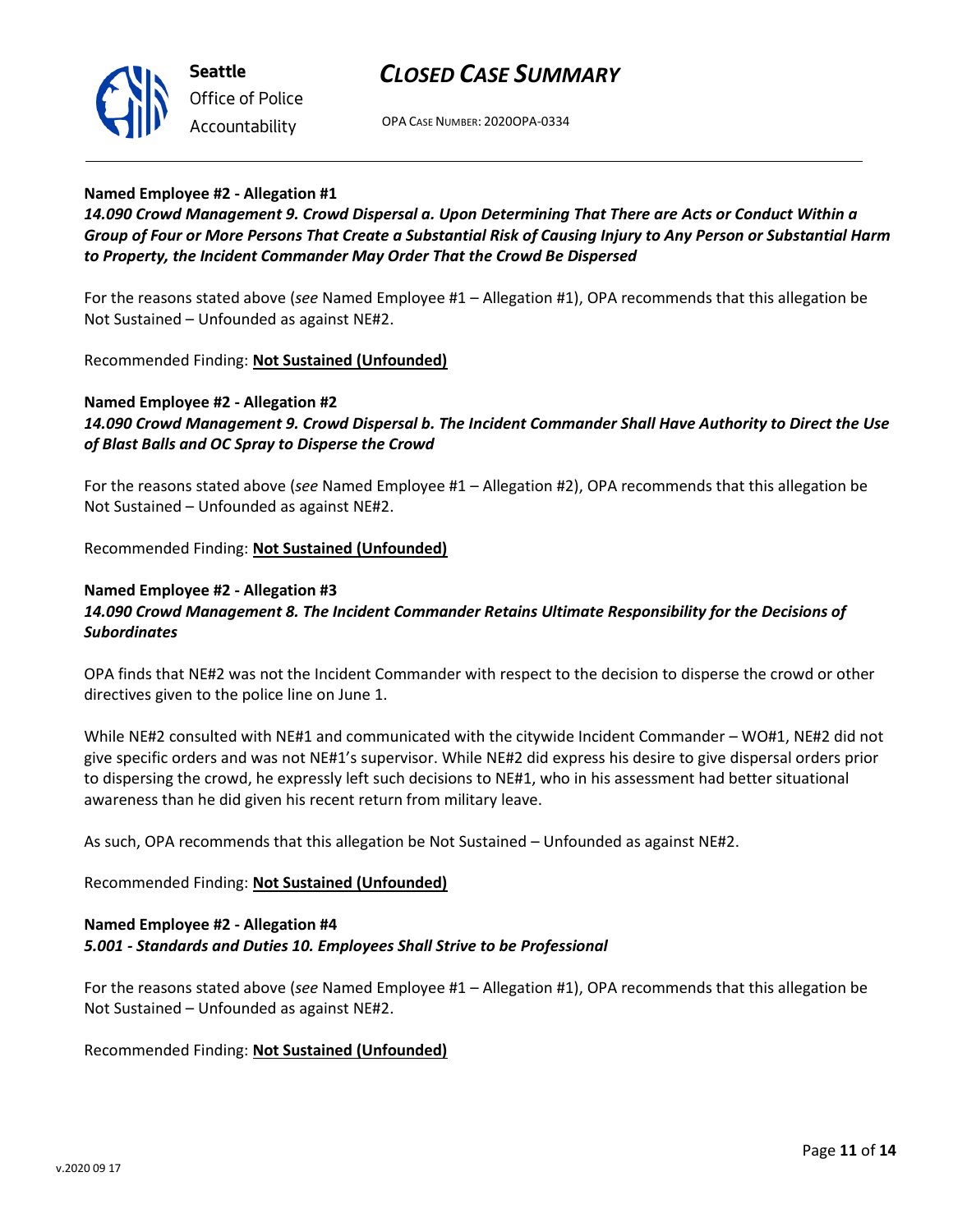

OPA CASE NUMBER: 2020OPA-0334

#### **Named Employee #3 - Allegation #1**

## *8.100 - De-Escalation 1. When Safe under the Totality of the Circumstances and Time and Circumstances Permit, Officers Shall Use De-Escalation Tactics in Order to Reduce the Need for Force*

"De-escalation tactics and techniques are actions used by officers, when safe and without compromising law enforcement priorities, that seek to minimize the likelihood of the need to use force during an incident and increase the likelihood of voluntary compliance." (SPD Policy 8.100-POL)

The policy further instructs that: "When safe and feasible under the totality of circumstances, officers shall attempt to slow down or stabilize the situation so that more time, options and resources are available for incident resolution." (SPD Policy 8.100-POL-1) Officers are also required, "when time and circumstances permit," to "consider whether a subject's lack of compliance is a deliberate attempt to resist or an inability to comply based on factors" such as "mental impairment…drug interaction…[and/or] behavioral crisis." (*Id*.) These mental and behavioral factors should be balanced by the officer against the facts of the incident "when deciding which tactical options are the most appropriate to bring the situation to a safe resolution." (*Id*.)

De-escalation is inarguably a crucial component of the Department's obligations under the Consent Decree; however, it is not purposed to act as an absolute bar to enforcing the law when necessary. That being said, where officers fail to fully de-escalate and instead act in a manner that increases the need for force and the level of force used, such conduct is inconsistent with the Department's policy and expectations.

In evaluating whether NE#3 violated the de-escalation policy, there are two questions. First, did the officers under NE#3's command violate the de-escalation policy when they seized Complainant #1's umbrella? Second, was the subsequent escalation of the crowd, force used, and dispersal a foreseeable result of the decision to seize the umbrella that NE#3 bears responsibility for?

As discussed above, NE#3 acknowledged directing officers to seize Complainant #1's umbrella. He explained that he did so because the umbrella was extended out approximately four to five feet, had crossed the distance between the demonstrators and officers, and was directly pointed towards officers. NE#3 said that he believed it was appropriate to seize the umbrella at that time because it could be used to jab officers and because he felt that it could be positioned to prevent officers from viewing demonstrators who were trying to disassemble the metal fencing and/or engaging in other criminal activity. Accordingly, he felt that he had a legitimate law enforcement interest in seizing the umbrella.

He further told OPA that, at the time he seized the umbrella, de-escalation was no longer safe or feasible. With regard to safe, he explained, as discussed above, that the umbrella was presently being pointed at officers and represented a potential threat. The video confirmed that this was how the umbrella was positioned. The video also showed that, while other umbrellas were out at the time, Complainant #1's umbrella was the only one that appeared to have crossed the line and that was within inches of officers. In addition, the video showed that, even when officers on the line pushed the umbrella back using a baton, Complainant #1 repositioned it in the same manner, again placing it close to the officers.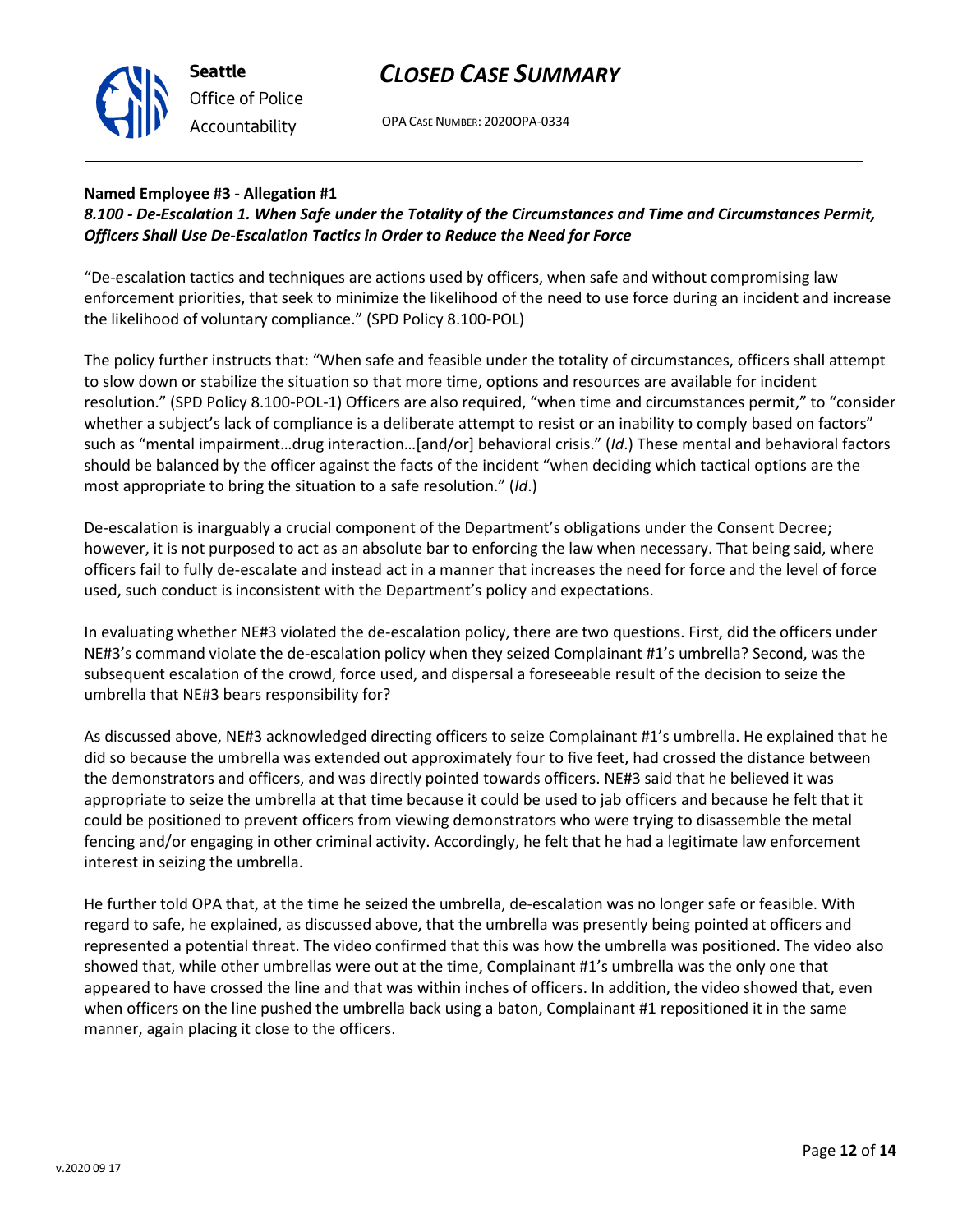

OPA CASE NUMBER: 2020OPA-0334

With regard to feasible, NE#3 noted that giving orders to Complainant #1 would have been impracticable because of the agitation of the crowd and the overall level of noise. NE#3 additionally indicated that there were repeated warnings from SPD to the crowd to move back, but that Complainant #1 did not seem inclined to comply. This belief was corroborated by Complainant #1's purposeful repositioning of the umbrella after it was initially pushed away. OPA does not find that seizure of the umbrella was, in and of itself, improper. Stated differently, OPA finds that, as articulated by NE#3 and consistent with the video, NE#3 was permitted to authorize the umbrella being confiscated given the totality of the circumstances and the positioning of the umbrella. While OPA does not necessarily believe that additional de-escalation prior to the seizure would have been unsafe, OPA does agree that it would not have been feasible. In reaching this conclusion, OPA finds the ongoing chaotic situation, the crowd noise, and Complainant #1's demonstrated disinclination to pull back the umbrella to be dispositive.

The more difficult question to assess is the second one – whether the seizure of the umbrella triggered a chain of events that led to the crowd being dispersed and, if so, whether that result was reasonably foreseeable to NE#1. It appears clear from the video that the seizing of the umbrella resulted in a conflict between demonstrators and officers at the right side of the line. This push and pull ended with officers dispersing OC spray in the vicinity of Complainant #1. Shortly thereafter, and on the other side of the line, additional demonstrators and officers began to struggle against each other, resulting in more OC spray being used. It was unclear what triggered this second conflict from occurring, and OPA could not conclusively determine whether it was caused by officers, demonstrators, or a combination of the two.

OPA believed it to be possible, if not probable, that the OC spray deployed by the officers under NE#3's command influenced the conflict that occurred at the other end of the line. However, when applying the requisite burden of proof, OPA simply cannot say that this would have been a foreseeable result to NE#3. Indeed, he denied that this was the case. He told OPA that, based on prior experience at the protests, he did not expect the seizure of the umbrella to provoke the level of crowd response that it did. He further stated that, on several prior occasions, officers under his command were able to seize and, at times, destroy umbrellas without any comparable crowd reaction. Moreover, NE#3 said that he did not order any officers, let alone those down the line from him, to use OC spray and, in fact, that he did not believe, based on what he observed, that the officers at the other end of the line should have used OC spray at all.

To find that NE#3 did bear responsibility for the actions of officers down the line would impose an impossible burden of foresight on NE#3. While, in hindsight, the decision to seize the umbrella was not a good one, OPA must evaluate what NE#3 knew or reasonably could have known at the time. Applying this standard, OPA finds that his failure to predict how officers and protestors would react to the seizure does not violate the Department's deescalation policy.

For these reasons, OPA recommends that this allegation, as well as Allegations #2 and #3 which are premised on the same conduct, be Not Sustained – Unfounded.

## Recommended Finding: **Not Sustained (Unfounded)**